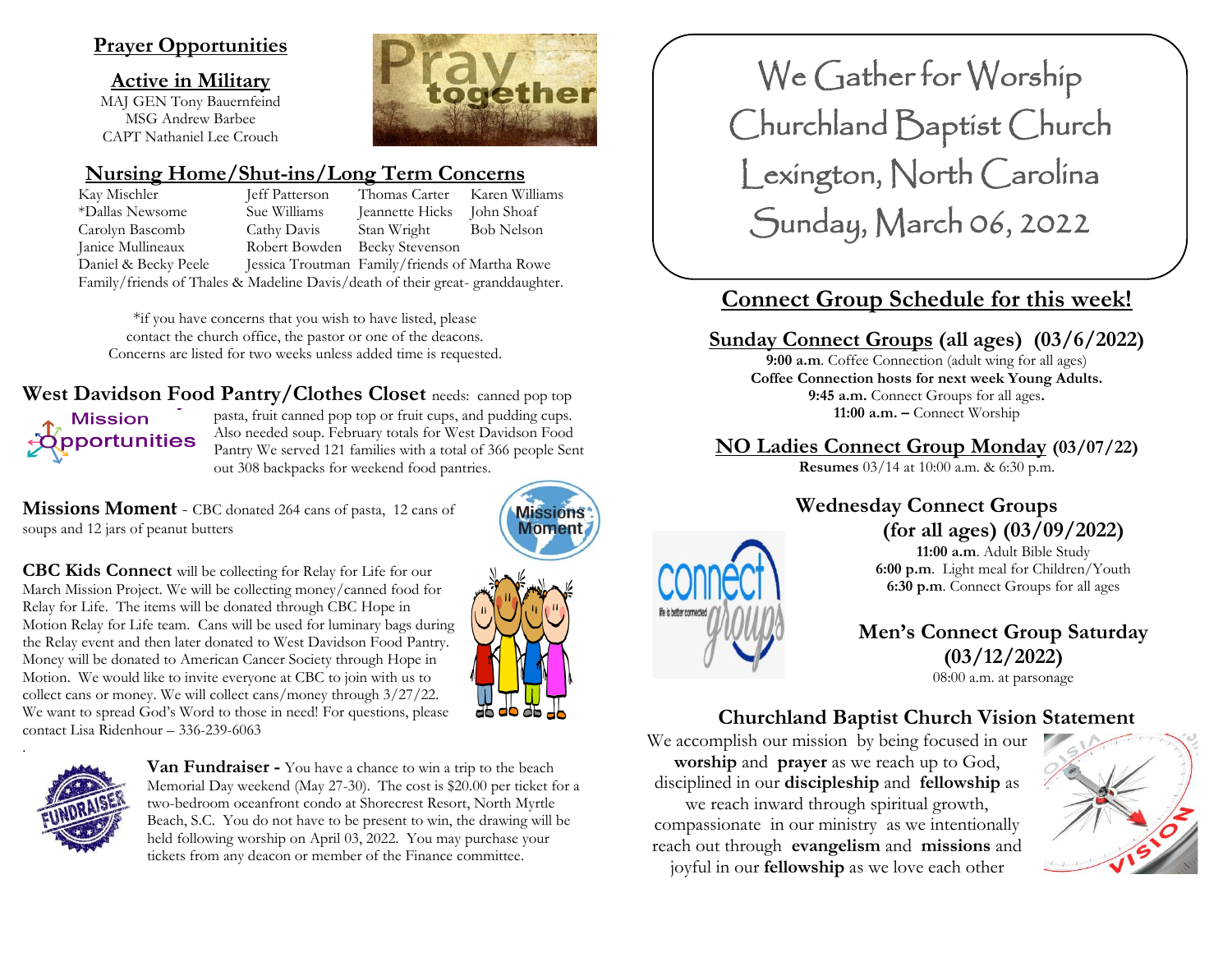The Worship Service at Eleven O'clock Sunday morning, March 06, 2022 ľ

 $\int_{C\alpha n n}$ Worship is Connecting With God



# **Spiritual Warfare: The Enemy's Attack Genesis 3:1-7**

**Introduction** – the more we know about Satan's attack the better we can face spiritual warfare. Here are some tactics of the enemy from Genesis 3:

Stage 1: The A\_\_\_\_\_\_\_\_\_: When you 1\_\_\_\_\_\_\_\_\_ e\_\_\_\_\_\_

**it, e\_\_\_\_\_\_\_\_\_\_ it (3:1a).** Now the serpent was more crafty than any of the wild animals the LORD God had made.

**Stage 2: The S\_\_\_\_\_\_\_\_\_\_\_: C\_\_\_\_\_\_\_\_\_\_\_ & C\_\_\_\_\_\_\_\_\_\_\_ (3:1b-3)** He said to the woman, "Did God really say, 'You must not eat from any tree in the garden'?" **<sup>2</sup>**The woman said to the serpent, "We may eat fruit from the trees in the garden, **<sup>3</sup>** but God did say, 'You must not eat fruit from the tree that is in the middle of the garden, and you must not touch it, or you will die.'"

**Stage 3: From C\_\_\_\_\_\_\_\_\_\_\_ to d\_\_\_\_\_\_\_\_\_\_\_ &** 

**d\_\_\_\_\_\_\_\_\_\_ (3:4-6a)** <sup>4</sup> "You will not certainly die," the serpent said to the woman. **<sup>5</sup>** "For God knows that when you eat from it your eyes will be opened, and you will be like God, knowing good and evil." **<sup>6</sup>**When the woman saw that the fruit of the tree was good for food and pleasing to the eye, and also desirable for gaining wisdom,

Stage 4: The R\_\_\_\_\_\_\_ is c\_\_\_\_\_\_\_\_\_ & c\_\_\_\_\_\_\_\_ (3:6b-7). she took some and ate it. She also gave some to her husband, who was with her, and he ate it. **<sup>7</sup>**Then the eyes of both of them were opened, and they realized they were naked; so they sewed fig leaves together and made coverings for themselves.

**Conclusion** – Satan's attack will come to our personal lives and in the life of this church. We must be prepared to do battle. Jesus has won the victory, so we don't fight for victory but because of victory won at the cross.

**Chiming of the Hour**

**Welcome/The Work of the Church**

**Call to Worship – Chancel Choir #495 –** Serve the Lord with Gladness

#### **Invocation**

**Hymn** of Praise #426 – Victory in Jesus

**Mission Moment –** Nolan Shoaf

**Children's sermon -** Nolan Shoaf

**Special Music – Chancel Choir** Then Sings My Soul

**Hymn of Giving #485 –** Stand Up, Stand Up for Jesus

**Offertory Prayer -** Tim Freeman

**Receiving of Tithes and Offerings** .

**Doxology**

**Message – Dr. Huckaby** Spiritual Warfare Sermon Series The Attack of the Enemy – Genesis 3:1-7

**Invitation #496 –** Burn in me Fire of God

**Postlude** Roy Hicks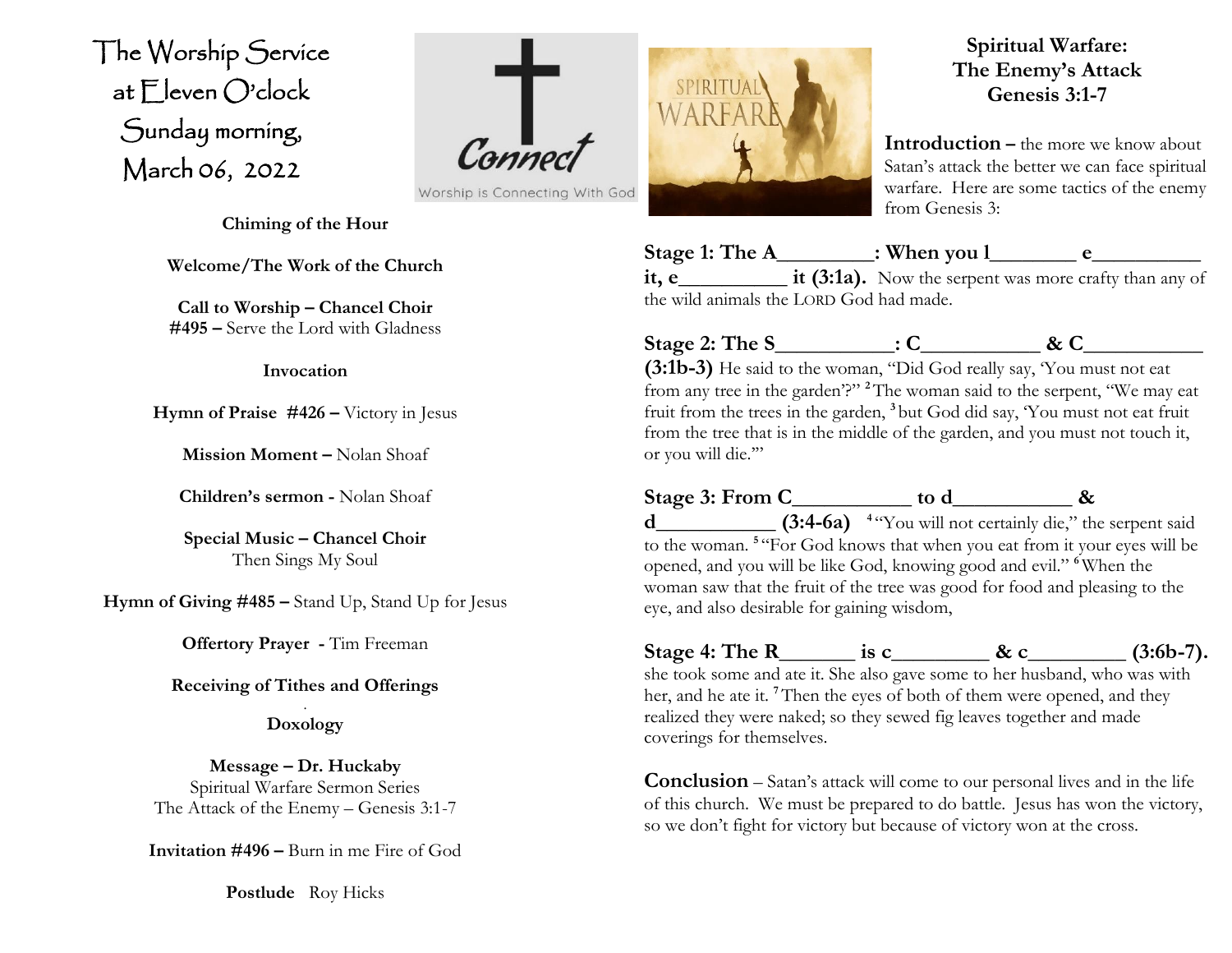

# **Volunteer Opportunities**

#### **Deacon of the Week - Tim Freeman**

**Nursery Volunteers 03/06 –** Lisa Ridenhour/Sandra Beck **03/13 -** Blanca Wood/Rosa Alonso

#### **Children's Church**

**03/06 –** Rosa Alonso/Blanca Wood **03/13 –** Taylor Heitman/Jessica West

#### **Wednesday Children's Connect**

**3/09** - Lisa Olp, Karen Huckaby, Suzie Sidden and Sheri Manno **03/13 –** Taylor Heitman/Blanca Wood/David Wood/Pam Phipps

#### **Office Secretaries**

**03/06 –** Amy Freeman **03/13 –**Pam Phipps

### **Counting Team**

**03/06 –** Karen Allen/Rita Caudle **03/13 –** Amy Freeman/Sharon Hartley

#### **Ushers**

**03/06 –** Frank Boris/Billy Harris/Jeff Snider/Harold Burns **03/13 -**Tim Freeman/Ronald Hartley/Spencer Shoaf/Luke Shepherd



**Senior Adult Spring Banquet** – March 31 at 11:00 a.m. Reeds Baptist Church. A meal will be served, and the special guest is Ms. Rachelle Denny, an uplifting and encouraging musician. See Kay Beck if you're interested in going.

**Thank you** to everyone who made a donation to the Building Fund and Budget in memory of Kenny. Thank you for the continued prayers for our family, Karen, Stacey, Archer, Bellamy, Adam, Kenneth & Haley. God Bless everyone – Karen Wright





**J.O. Walton Scholarship -** Applications for the J.O. Walton scholarship are now available. Applications are available at West Davidson High School or in the church office. If you have any questions please see April Boris, Lisa Ridenhour, or Jackie Stiffel. Applications are due by Friday April 1st, 2022.



# **Volunteer Opportunities**

#### **Deacon of the Week - Tim Freeman**

#### **Nursery Volunteers**

**03/06 –** Lisa Ridenhour/Sandra Beck **03/13 -** Blanca Wood/Rosa Alonso

#### **Children's Church**

**03/06 –** Rosa Alonso/Blanca Wood **03/13 –** Taylor Heitman/Jessica West

#### **Wednesday Children's Connect**

**3/09** - Lisa Olp, Karen Huckaby, Suzie Sidden and Sheri Manno **03/13 –** Taylor Heitman/Blanca Wood/David Wood/Pam Phipps

#### **Office Secretaries**

**03/06 –** Amy Freeman **03/13 –**Pam Phipps

#### **Counting Team**

**03/06 –** Karen Allen/Rita Caudle **03/13 –** Amy Freeman/Sharon Hartley

#### **Ushers**

**03/06 –** Frank Boris/Billy Harris/Jeff Snider/Harold Burns **03/13 -**Tim Freeman/Ronald Hartley/Spencer Shoaf/Luke Shepherd



**Senior Adult Spring Banquet** – March 31 at 11:00 a.m. Reeds Baptist Church. A meal will be served, and the special guest is Ms. Rachelle Denny, an uplifting and encouraging musician. See Kay Beck if you're interested in going.

**Thank you** to everyone who made a donation to the Building Fund and Budget in memory of Kenny. Thank you for the continued prayers for our family, Karen, Stacey, Archer, Bellamy, Adam, Kenneth & Haley. God Bless everyone – Karen Wright





**J.O. Walton Scholarship -** Applications for the J.O. Walton scholarship are now available. Applications are available at West Davidson High School or in the church office. If you have any questions please see April Boris, Lisa Ridenhour, or Jackie Stiffel. Applications are due by Friday April 1st, 2022.